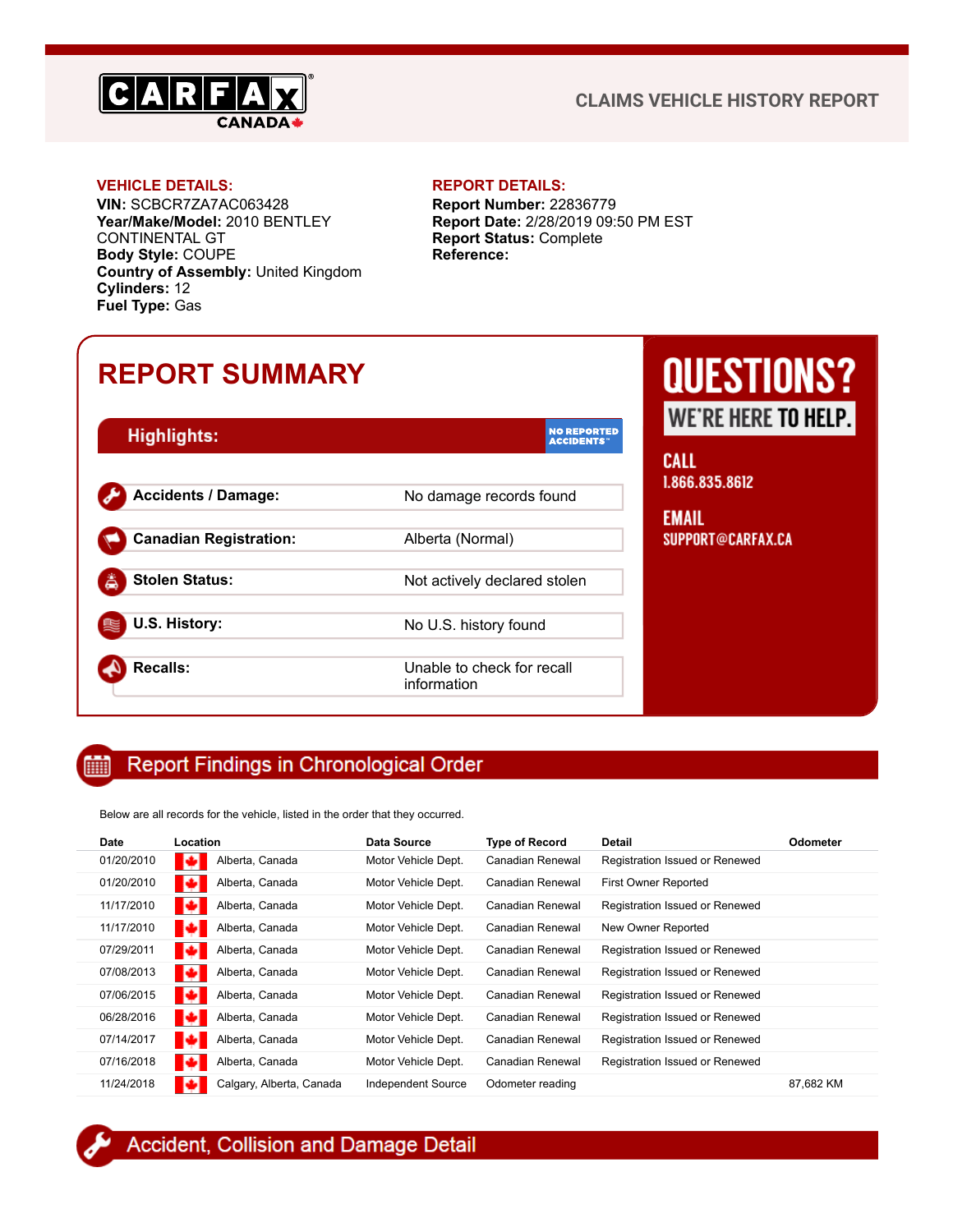If the vehicle has had any history of accidents, collisions or damage in either Canada or the U.S., the records are outlined in this section.

|                               | <b>Police Reported Accidents</b>   |                                                           |                                                                                                                                                           |               |        |          |
|-------------------------------|------------------------------------|-----------------------------------------------------------|-----------------------------------------------------------------------------------------------------------------------------------------------------------|---------------|--------|----------|
|                               |                                    |                                                           |                                                                                                                                                           |               |        |          |
| <b>Incident Date</b>          | Location                           |                                                           |                                                                                                                                                           | <b>Detail</b> |        |          |
|                               | No police reported accidents found |                                                           |                                                                                                                                                           |               |        |          |
|                               |                                    |                                                           |                                                                                                                                                           |               |        |          |
|                               | <b>Accident/Damage Estimates</b>   |                                                           |                                                                                                                                                           |               |        |          |
|                               |                                    |                                                           |                                                                                                                                                           |               |        |          |
|                               |                                    | Estimates in some cases have associated insurance claims. | Accident estimate records are generated by collision estimating facilities from the process of estimating the amount and extent of damage to a vehicle.   |               |        |          |
|                               |                                    |                                                           |                                                                                                                                                           |               |        |          |
|                               |                                    |                                                           |                                                                                                                                                           |               |        |          |
| <b>Incident Date</b>          | Location                           | <b>Estimate Date</b>                                      | <b>Type of Record</b>                                                                                                                                     | <b>Detail</b> | Amount | Odometer |
| No estimates found            |                                    |                                                           |                                                                                                                                                           |               |        |          |
|                               |                                    |                                                           |                                                                                                                                                           |               |        |          |
|                               |                                    |                                                           |                                                                                                                                                           |               |        |          |
| <b>Insurance Claims</b>       |                                    |                                                           |                                                                                                                                                           |               |        |          |
|                               |                                    |                                                           | The insurance claims identified in this report do not include any medical pay-outs, damage to other vehicles, damage to property, towing, rental cars, or |               |        |          |
| any other incidental damages. |                                    |                                                           |                                                                                                                                                           |               |        |          |
| <b>Incident Date</b>          | Location                           | <b>Type of Claim</b>                                      | <b>Detail</b>                                                                                                                                             | Amount        |        | Odometer |

| <b>Record Date</b>            | Location | <b>Type of Record</b> | Detail | Odometer |
|-------------------------------|----------|-----------------------|--------|----------|
| No other damage records found |          |                       |        |          |

### <span id="page-1-0"></span>**Canadian Registration**

This section details where in Canada the vehicle is now or has ever been registered, as well as the status (Inspection Required, Normal, Non-repairable, Rebuilt, Salvage, Stolen) of the vehicle in those jurisdictions.

| <b>Jurisdiction</b>          | <b>Branding</b> | <b>Detail</b>                                                    |
|------------------------------|-----------------|------------------------------------------------------------------|
| <b>Alberta</b>               | <b>NORMAL</b>   | This vehicle has been registered as Normal in this jurisdiction. |
| <b>British Columbia</b>      | Not found       |                                                                  |
| Manitoba                     | Not found       |                                                                  |
| New Brunswick                | Not found       |                                                                  |
| Newfoundland                 | Not found       |                                                                  |
| Nova Scotia                  | Not found       |                                                                  |
| <b>Northwest Territories</b> | Not found       |                                                                  |
| Nunavut                      | Not found       |                                                                  |
| Ontario                      | Not found       |                                                                  |
| Prince Edward Island         | Not found       |                                                                  |
| Quebec                       | Not found       |                                                                  |
| Saskatchewan                 | Not found       |                                                                  |
| <b>Yukon Territories</b>     | Not found       |                                                                  |
|                              |                 |                                                                  |

### <span id="page-1-1"></span>**Stolen Vehicle Check**

This section outlines data from the Canadian Police Information Centre (CPIC), which is operated by the RCMP under the stewardship of National Police Services, on behalf of the Canadian law enforcement community.

**Stolen Vehicle Check**

Not declared stolen.



If the vehicle has been imported, you will find the details below.